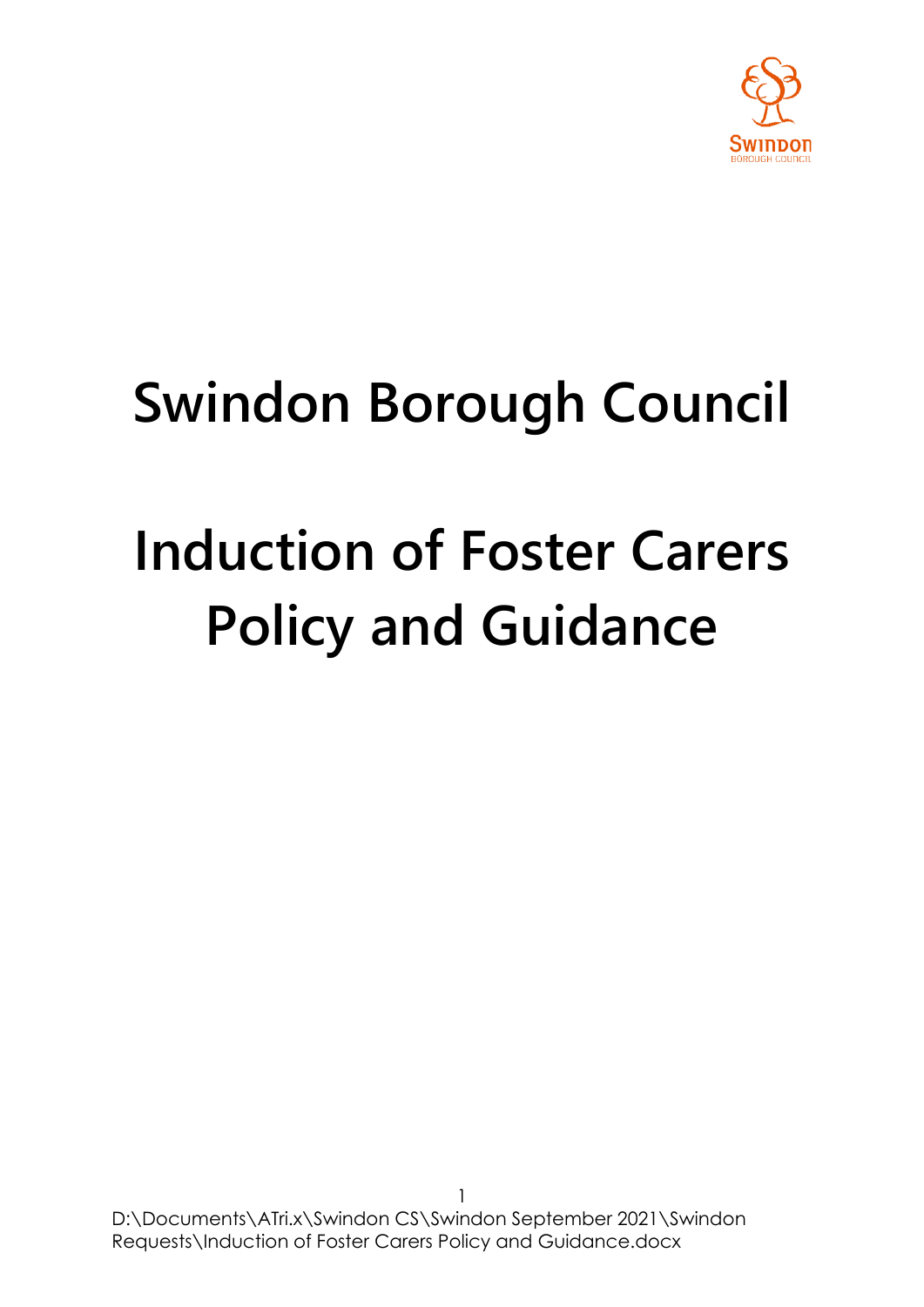

## **Table of Contents**

| <b>Section</b>                         | Page(s) |
|----------------------------------------|---------|
| Introduction and legal framework       | 3       |
| The first six weeks after approval     | 5.      |
| The first twelve months after approval |         |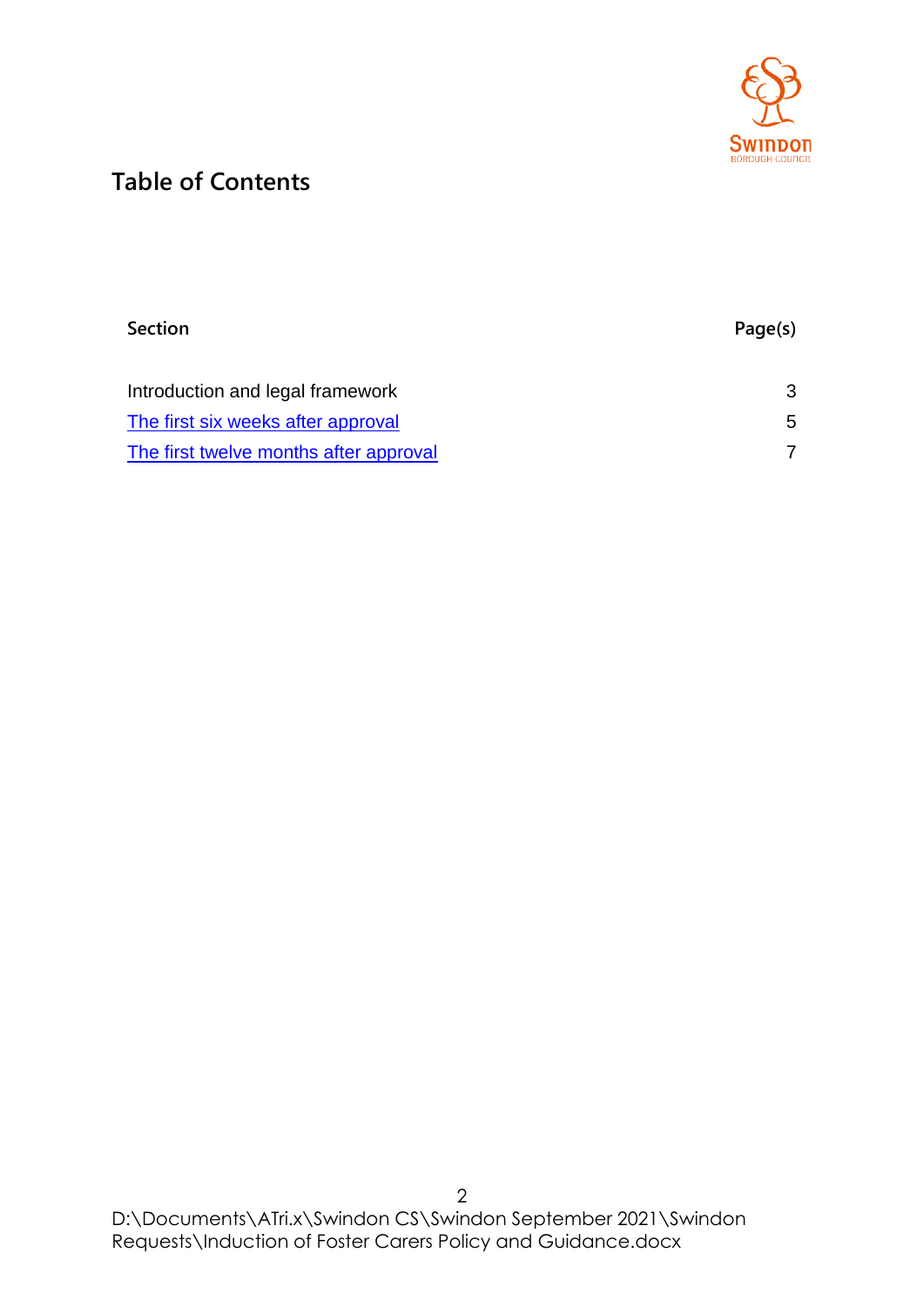

### **1.1 Introduction and Legal Framework**

1.2 It is important that foster carers receive the support and supervision they need in order to provide good care for the children and young people who are placed with them. The giving of information starts at the pre-approval stage when carers are provided training. As part of the assessment they also undertake tasks that help them to prepare for the job they are about to embark on e.g. safer caring policy. It is crucial that this support, guidance and information giving continues after approval and throughout their career. The guidance in this document is for the induction of new carers who have been approved or who are temporarily approved as foster carers.

1.3 The National Minimum Standards for Fostering states:

20.1) All new foster carers receive an induction.

20.2) All foster carers, including all members of a household who are approved foster carers, are supported to achieve the Training, Support and Development Standards for Foster Care. Short break carers who are approved foster carers are supported to achieve the Training Support & Development Standards for Short Break Carers. Family and friends foster carers are supported to achieve the Training, Support and Development Standards for Family and Friends Foster Carers.

21.10) On approval, foster carers are given information, a copy of the handbook, and Finance handbook electronically and also electronic resources, which cover policies, procedures (including with regard to allegations), guidance, financial information, legal information and insurance details. This information is updated regularly.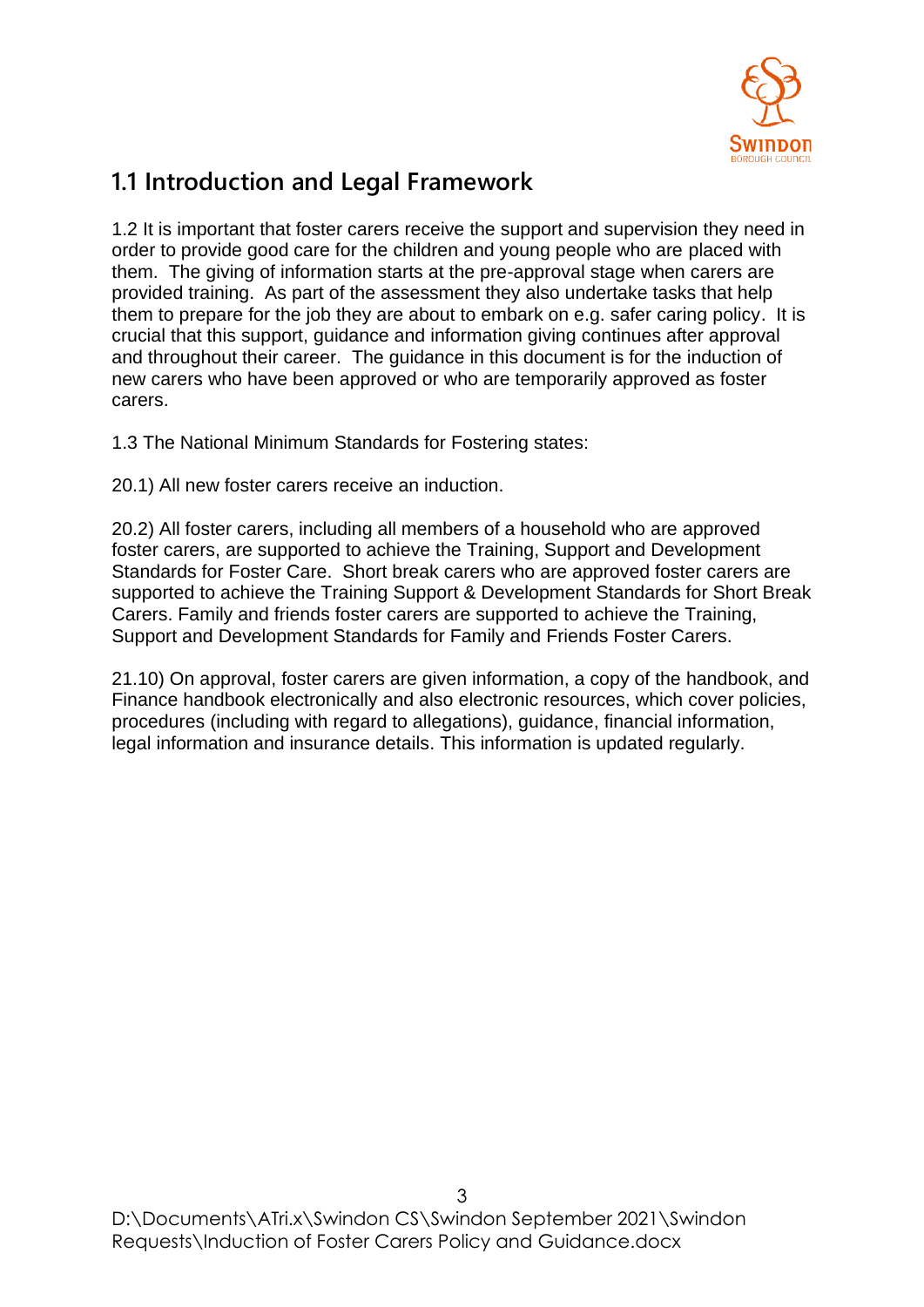

#### **2.0 The first six weeks after approval (or temporary approval)**

2.1 Within the first six weeks of being approved the foster carer should be invited to attend an induction meeting with a Manger in the fostering team Fostering Team. The foster carers should also meet with their supervising social worker who will ensure that they have been provided with the following induction information. Ideally these meetings should take place prior to any children or young people being placed.

2.2 The areas on the induction checklist should be discussed with the carers and this should be recorded with dates to confirm completion.

This induction includes the areas outlined below:

- All foster carers should be provided with or know how to access the foster carer handbook and relevant policies and procedures.
- Ensure that foster carers have the secure and lockable place where they can store confidential information
- SSW to discuss with the foster carer the expectation regarding keeping logs, recording medication and completion of incident forms.
- SSW to go through the Foster Carer Agreement with the carers and ensure that this is understood and signed
- Provide carers with copies of the expense claims forms and talk to them about how and when these should be completed
- Complete the supervision agreement, discuss with the carers the purpose of supervision, how this will be recorded and agree future supervision dates
- Ensure that carers are aware of the Statement of Purpose and how they can access this
- Ensure that the foster carers profiles have been completed, up to date and scanned on the carers electronic record so it is accessible to those who may be making placements.
- Discuss with carers what to expect regarding information about a child and check that they know what information they should be asking for when considering a placement
- Ensure that the foster carer understands the purpose of the statutory reviews for children looked after and their role within this

4

D:\Documents\ATri.x\Swindon CS\Swindon September 2021\Swindon Requests\Induction of Foster Carers Policy and Guidance.docx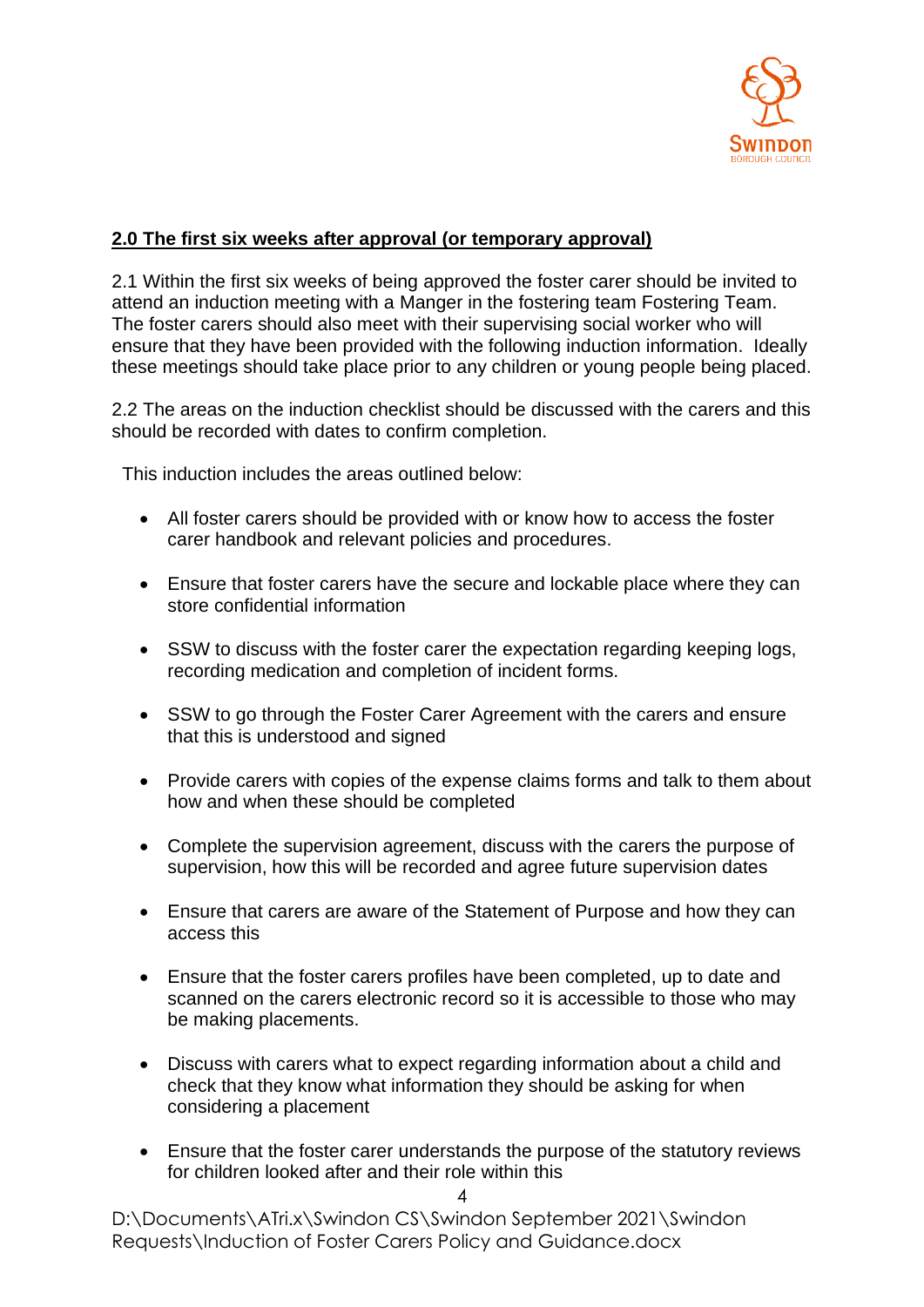

- Provide carers with a copy of the Children's Guide
- Ensure that the carers have access to the current foster carer training programme
- Complete the Personal Development Plan for each carer which should include the core induction modules which should be completed within 12 or 18 months of approval
- Ensure the carers are registered with Moodle and are able to complete their training.
- Ensure that the foster carers have the appropriate TSD (Training, Support and Development) Standards induction workbook. This should have been provided during the assessment stage. SSW to discuss with the foster carer a strategy as to how the foster carer(s) will be able to gain the knowledge and experience to enable them to evidence the workbook. For carers who are not temporarily approved it is also advisable to check that they have received the cross referencing grid linking the assessment process with the Training, Support and Development (TSD) Standards so this can contribute to their workbook. Those who are temporary approved should receive this when their assessment has been completed.
- Ensure that the Safe Care Family Plan has been completed and Shared with all family/household members. The foster carer should be provided with a copy of the 'Safer Caring' book from Fostering Network
- Foster carers to have a fire plan and to arrange for a Fire safety visit from the fire service
- Inform the carers that they will be given membership with Fostering Network and ensure that the process for them to become members is completed
- Ensure that the carers are aware of the Swindon Foster Carer Association and contact numbers and email addresses are provided
- Ensure that the Foster carers and their children are provided with information about Kids united and inspiring youths.
- Ensure that the carers have the relevant telephone numbers of the SSW and phone numbers of the support line and the out of hours emergency telephone number. In addition to this provide other relevant phone numbers
- Provide the carer with the name and telephone number of the fostering team manager.

D:\Documents\ATri.x\Swindon CS\Swindon September 2021\Swindon Requests\Induction of Foster Carers Policy and Guidance.docx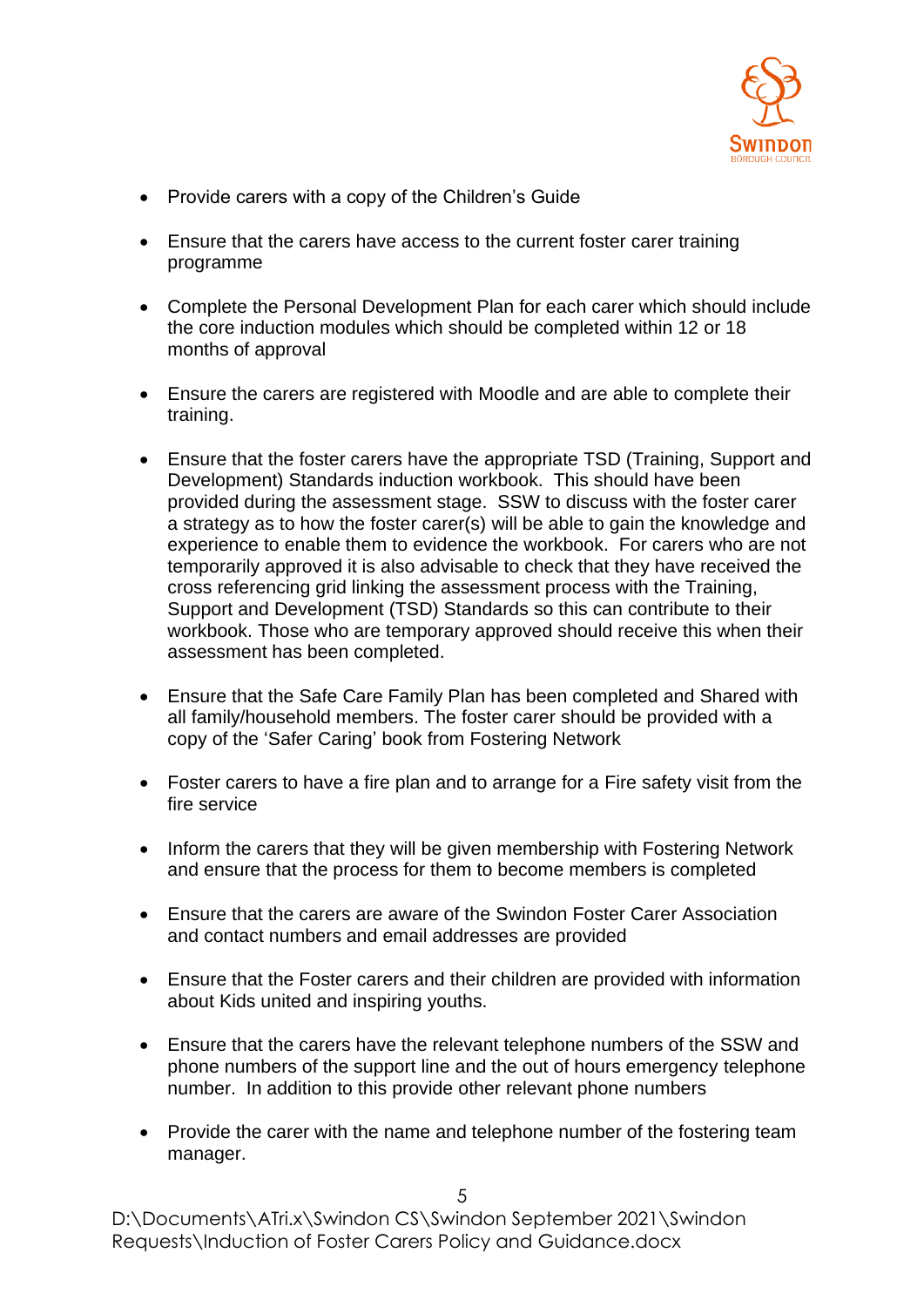

- Ensure that the foster carers are aware of the complaints procedure for themselves as well as the 'have your say' procedures for any comments, compliments or complaints for children and young people.
- Discuss the possibility of putting the foster carers in touch with a more experienced foster carer as an additional support.
- Provide carers with the information about local support groups and how they might access these
- Provide carers with information about the role of the Virtual School
- Provide foster carers with information about the role of the children looked after health team
- Arrange for ID cards for the carers to be completed.

Any outstanding actions from the above list should be clearly recorded in the supervision record and monitored to ensure that they are all completed.